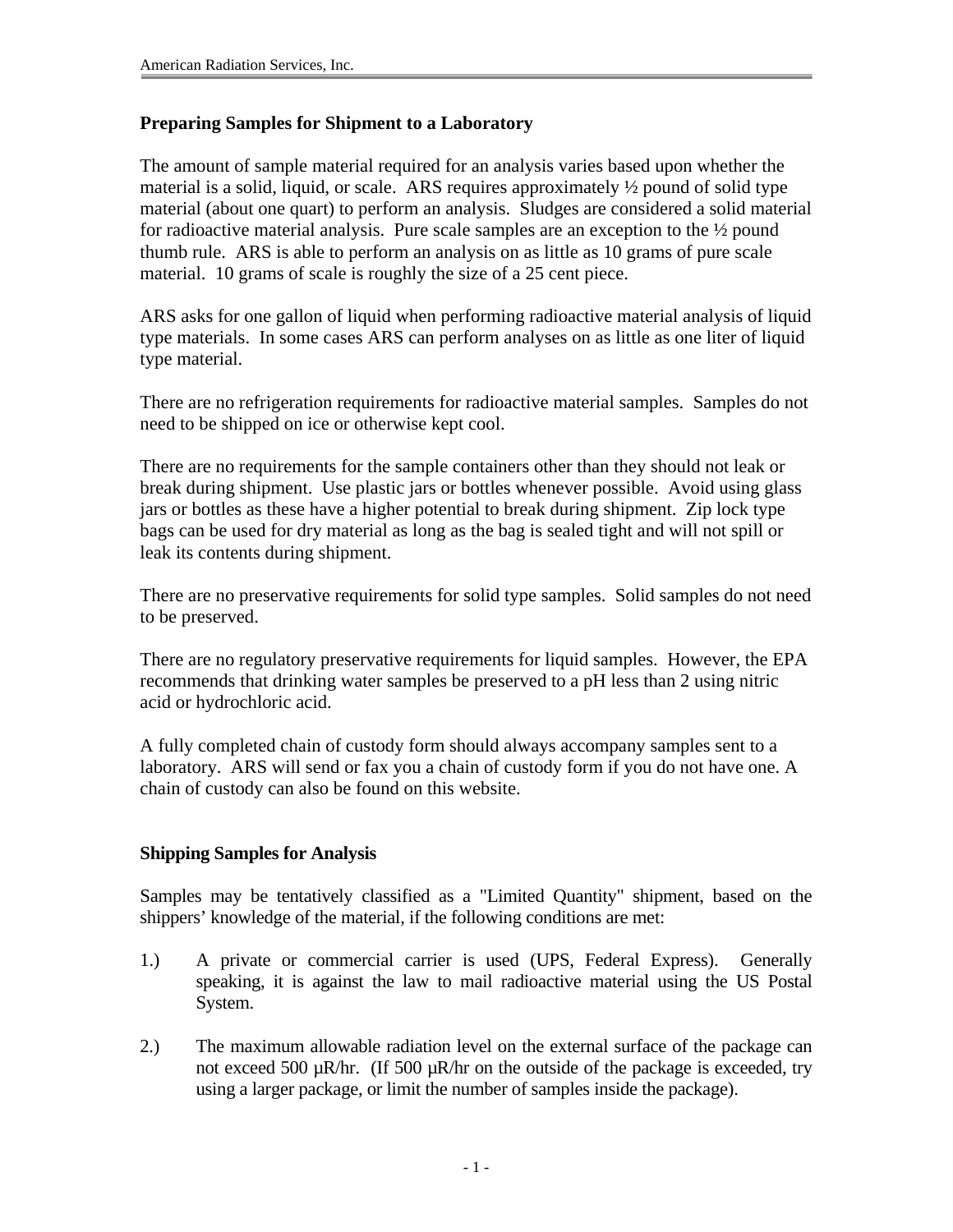- 3.) The outside of the inner packaging, or if there is no inner packaging, the outside of the packaging itself, must bear the word "Radioactive". This requirement is usually met by writing the word "Radioactive" on the actual sample containers themselves.
- 4.) The UN Identification Number "UN2910" must be marked on the outside of the package.

### Additional Requirements for Shipments by Air

5. The International Air Transportation Association (IATA) regulations require a "Radioactive Material, Excepted Package" label to be attached to the outside of the shipping package if the package will be transported by air. Fedex is now requiring the use of the "Radioactive Material, Excepted Package" on the outside of the package.



The UN Identification Number "2910" should be written on the label on the line next to the "UN". The UN 2910 identification number does not need to be written elsewhere on the outside of the package if the "Radioactive Material, Excepted Package" label is being used. (See step 4 above).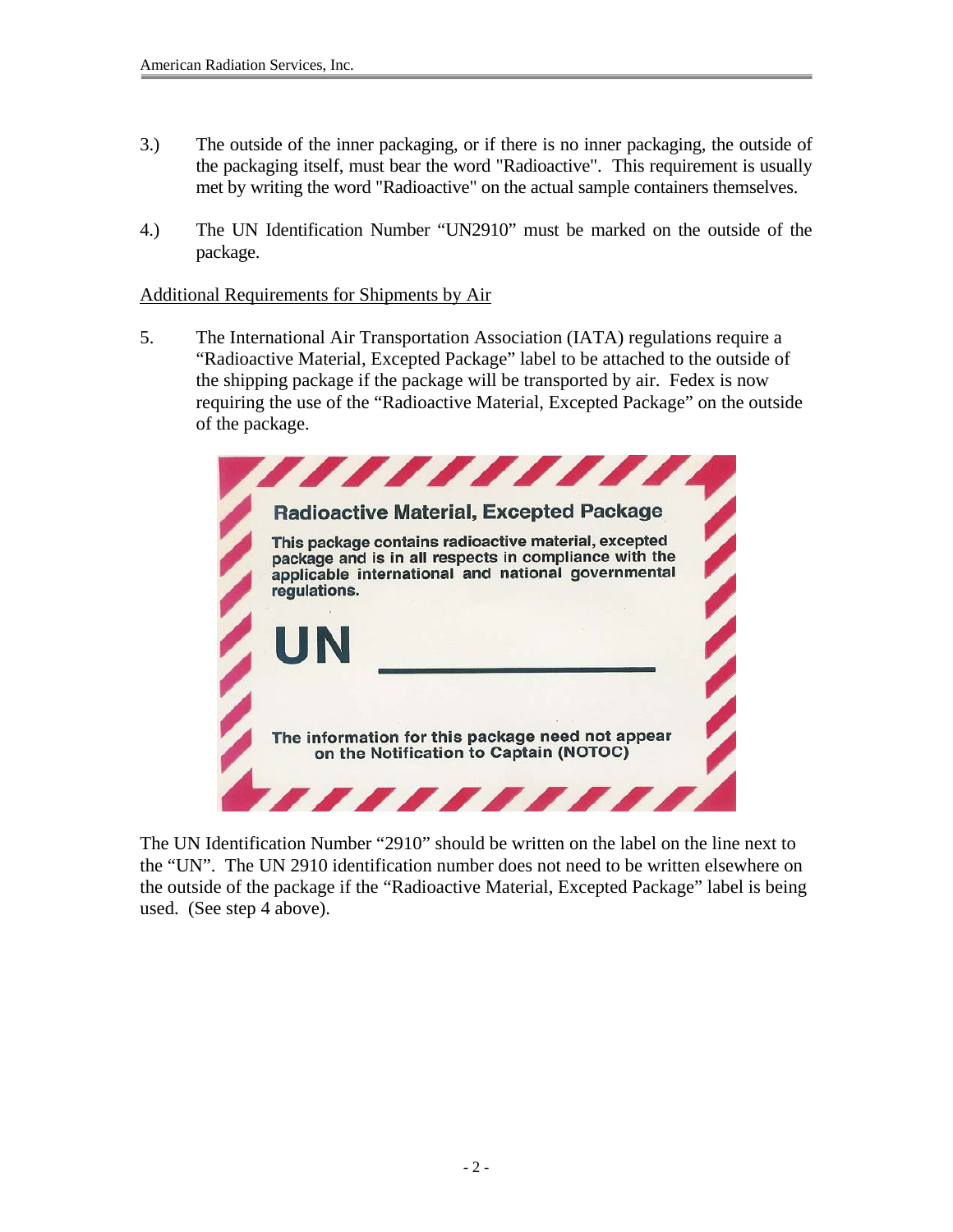

The label can be ordered from various label providers. Label Master stocks the "Radioactive Material, Excepted Package" labels (reference label style L335R). Label Master can be contacted at 800-621-5808 or at www.labelmaster.com.

### Additional Requirements for Fedex Shipments

Fedex has specific requirements for completing the Fedex Bill of Lading. These requirements are in addition to requirements "1" through "6" described above under the heading of "Shipping Samples".

In Block 5 of the Fedex Bill of Lading, titled "Packaging", the "Other" block should be checked.

In Block 6 of the Fedex Bill of Lading, titled "Special Handling", under the heading of "Does this shipment contain dangerous goods?", the "Yes, Shippers Declaration Not Required" block should be checked.

Fedex also requires that the proper shipping name be written somewhere on the Bill of Lading. The following verbiage is required:

Radioactive Material, Excepted Package – Limited Quantity of Material, UN2910

The above verbiage can be written anywhere on the Bill of Lading, however, most people write it in the space provided for "Your Internal Billing Reference."

Questions regarding the shipment of UN2910 material via Fedex should be directed to the Dangerous Goods Specialist at the Fedex "Dangerous Goods Hotline", Telephone